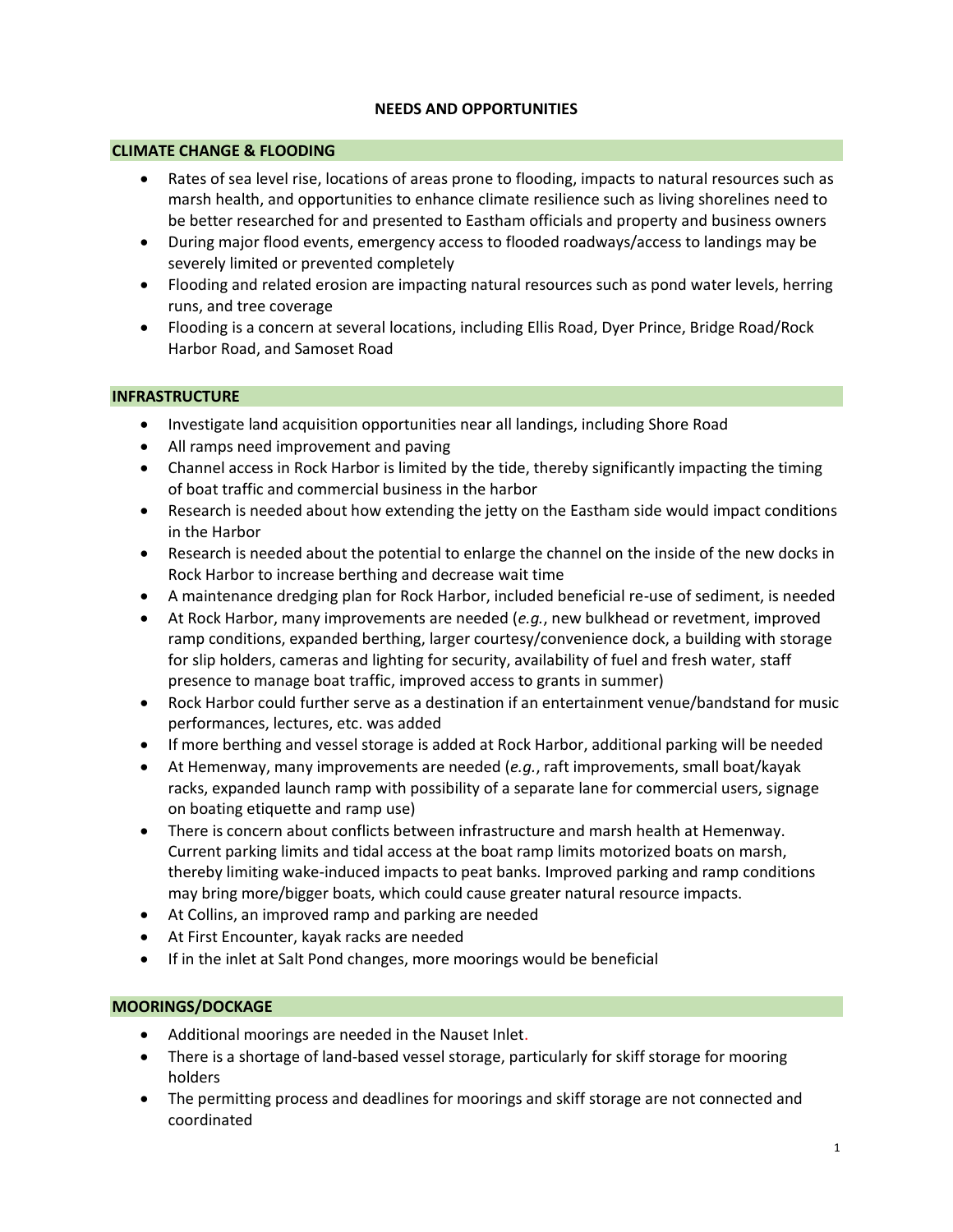Additional parking will be needed to accommodate any increases in berthing and storage

## **ACCESSIBILITY**

- There is a need to better understand the conflicts at landings and make improvements to reduce those conflicts (Re-worded to reflect your comment that the conflict may not be significant/real)
- Additional launch areas and parking is needed, especially on the Nauset Harbor side of town, if possible
- Mapping of all launches and ownership of adjacent properties is needed to identify opportunities to expand access
- Private homeowners could increase public access opportunities if the town provided adequate incentives
- Parking areas are crowded and inefficient
- Commercial fishermen compete with recreational users for parking at landings and beaches and would benefit from dedicated parking areas for commercial use only
- Parking is congested at Rock Harbor and needs to be improved (*e.g.*, non-trailered parking for residents/slip holders in the state lot, offsite parking with a shuttle bus at Rock Harbor)
- Conflicts exist between boaters and kayakers. More strategically positioned signage as well an as education campaign/brochure are needed to foster proper boating etiquette, specifically regarding launching processes at the ramps and "rules of the road" about channel navigation
- Enforcement of launch processes and safe navigation rules is needed
- Channel markers (*e.g.*, Cable Creek) are needed to help minimize conflict between boaters and kayakers
- There is an opportunity to educate kayakers about boating etiquette and safe navigation
- Public access at smaller ponds is important and should be improved
- Visual access to the waterfront is also important and should be improved (e.g., lower the pipe over Boat Meadow)

## **NATURAL RESOURCES**

- Research about current and future impacts of ocean acidification on local natural resources is needed
- Research and engagement about the impact of sharks and seals is important.
- Additional shellfish seeding activity, especially on the bay side, would be beneficial
- Invasive species, such as phragmites and green crabs, are a concern in the town and need better management.
- Preservation of natural resources is critical when considering infrastructure improvements
- It is important to address natural resource impairments by correcting the root cause of the impairment where possible as opposed to mitigating impacts
- It is important to recognize and promote the roles salt marshes play in mitigating climate change impacts by sequestering carbon
- Enhancement of natural resources, such as with an artificial reef like the one created by target ship SS James Longstreet, would be beneficial

## **WATER QUALITY**

- Runoff is impacting water quality fertilizer, pesticides and herbicides are of primary concern
- Runoff at the ramps introduces sediment and can impact launching capabilities over time
- Illegal discharges need to be identified and addressed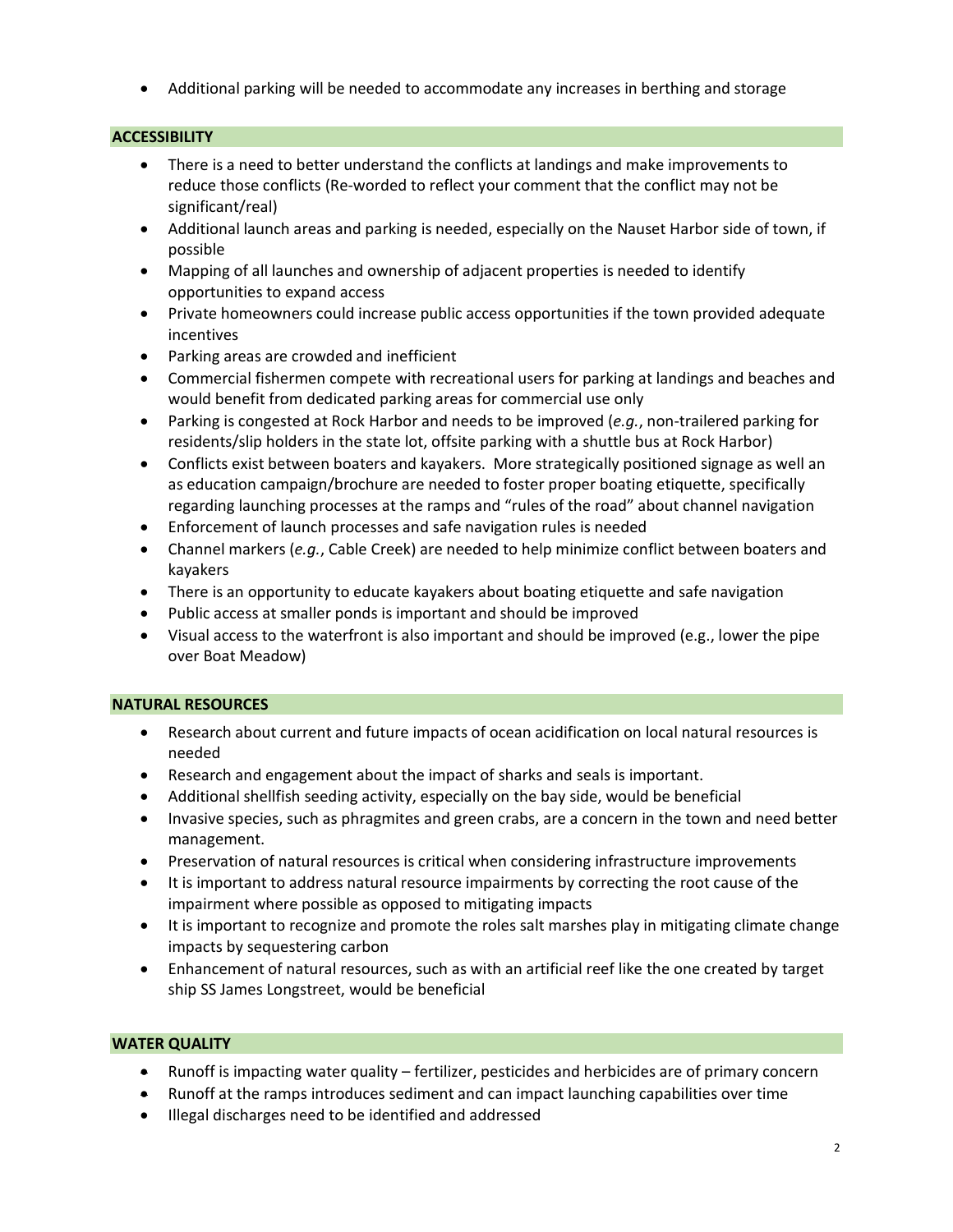- Additional sources of water quality impairment need to be identified, including marine debris and sources outside the planning area
- Improved education is needed regarding sources of water pollution, especially fertilizers
- A sewer study is needed to assess the feasibility and impact of installing a sewer system in Eastham
- Non-traditional approaches to reducing nutrient loads (*e.g.*, aquaculture) and improving water quality are important and should continue to be researched and tested
- The economic impacts of beach closures for water quality reasons (*e.g.,* lost tourism revenue, impacts to property values) is not well understood
- Town entities need to coordinate better with regard to water quality
- Climate change is an ongoing concern and requires strategic thinking with regard to water quality impacts

# **AQUACULTURE & COMMERCIAL FISHING**

- Coordination is needed among those who fish (including organizing the local shellfishing community) to improve the town's seafood brand and increase interest from dealers/wholesalers
- The market for fish and shellfish is saturated. Eastham fishermen need more wholesalers/a larger wholesale market.
- Buyer pick-up from commercial fishermen could be handled more effectively if pick-up was allowed directly at the ramp; however, the Town has not granted permission for this activity.
- Selectman and town departments should be consistent with regard to enforcing regulations such as those pertaining to aquaculture.
- Increase allocation of aquaculture sites is taking public waterways and making them private
- Efforts are needed to increase the marketability of Eastham oysters (e.g., using local advertising and marketing, sponsoring shellfish tastings and dinners)
- More public awareness of local commercial fishing activity and lives of shellfishermen is needed (*e.g.*, through signage, public education, newspaper articles, local television channel)
- More public health education about shellfish safety (*e.g.*, vibrio, icing of oysters) is needed
- More education/outreach regarding commercial fishing is needed to decrease conflict and increase understanding with the public
- Education of gate attendants and staff at beaches and landings is needed
- concern and education is needed for growers on ways to reduce debris and for the public on how to handle fishing gear that washes ashore
- Shellfish grants are vulnerable to damage /theft and measures (*e.g.*, signage, security cameras) are needed to improve security
- Aquaculture is limited by a lack of real estate, as shown by the current waiting list.
- Increasing aquaculture grants (e.g., in Boat Meadow) may create other concerns (*e.g.*, the limited vehicle access during summer months may lead to increased boat traffic in and out of Rock Harbor during high and low tide cycles)
- A survey of wild shellfish and benthic habitat is needed
- Fishermen will continue to need a place to store fishing equipment and gear

# **COMMERCIAL AND RECREATIONAL USE**

- There is conflict between kayaks and boats at the ramps
- Education through signage and on-site town staff to direct ramp activity is needed to decrease conflicts